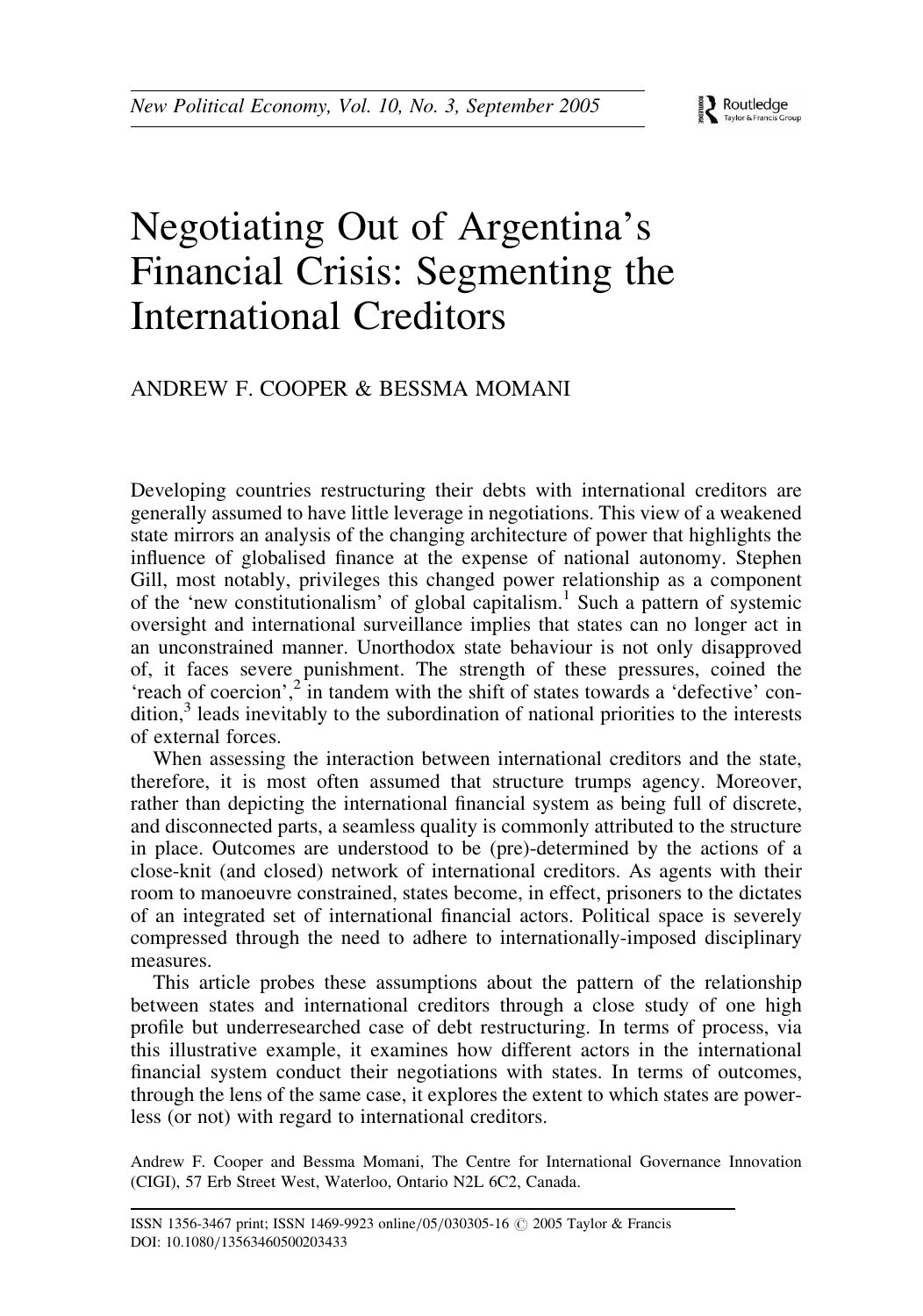Andrew F. Cooper & Bessma Momani

Because of its form, scope and intensity, the recent Argentinean crisis offers a valuable test of the power of international creditors. Not only did Argentina create the largest sovereign default in history, but the range and weight of attendant creditors was unsurpassed.4 If the room for manoeuvre for states has indeed been bounded by external forces, then the upshot of the case examined should be a foregone conclusion. However, looking specifically at Argentinean President Néstor Kirchner's negotiation tactics from April 2003 to February 2005, this article reveals a very different picture of debt negotiations from those commonly described. At the core of this re-appraisal is a narrative of an indebted state managing to segment its international institutional and private creditors. At odds with the image of structural rigidity, what stands out about the case of Argentina is the pattern of diffuseness in both the manner in which discipline was applied by divergent components of the international financial system and the room for agency at the state level. Argentina's international creditors did not act as parts of a monolithic whole and the Argentine government was thus able to adopt various negotiation strategies towards different actors. Most significantly, the International Monetary Fund (IMF) and private international creditors revealed significant differences in their reaction to Argentinean behaviour and in their distinctive roles  $vis-\hat{a}-vis$  the international financial system.

#### The IMF and private international creditors

The international financial system is composed of various multilateral or official creditors, namely the IMF, the World Bank, the Paris Club and various regional development banks such as the Inter-American Development Bank. If a strong argument can be made that the Group of 7 (G7) states, with the largest share of world capital, dominate these organisations and groups, the one agency that has effectively managed and coordinated these official creditors has been the IMF. The Fund 'links the entire nexus'<sup>5</sup> of the international financial system and provides the largest source of multilateral credit to developing countries.

Although multilateral creditors, particularly the IMF and to a lesser extent the World Bank, are significant sources of capital for developing countries, they have become secondary to private international creditors. This group of private international creditors includes commercial banks, bondholders, portfolio investors and multinational corporations investing in foreign direct investments. International private creditors are interconnected and often act in unison, particularly banks and bondholders because they are often mutually exposed and have bonds underwritten together.<sup>6</sup> Since the influx of petrodollars into the international financial system in the 1970s, private international creditors have provided more credit to most developing countries (and even more to emerging market economies) than the IMF provides.<sup>7</sup> Still, the Fund retains a unique role: part watchdog and part enforcer of debtors' fiscal responsibility, with benefits to the private international creditors.<sup>8</sup>

While there is no international organisation that has legal control over private international creditors, historically the IMF has had both the institutional capacity and the moral authority to assert itself over these actors.<sup>9</sup> Consequently, the Fund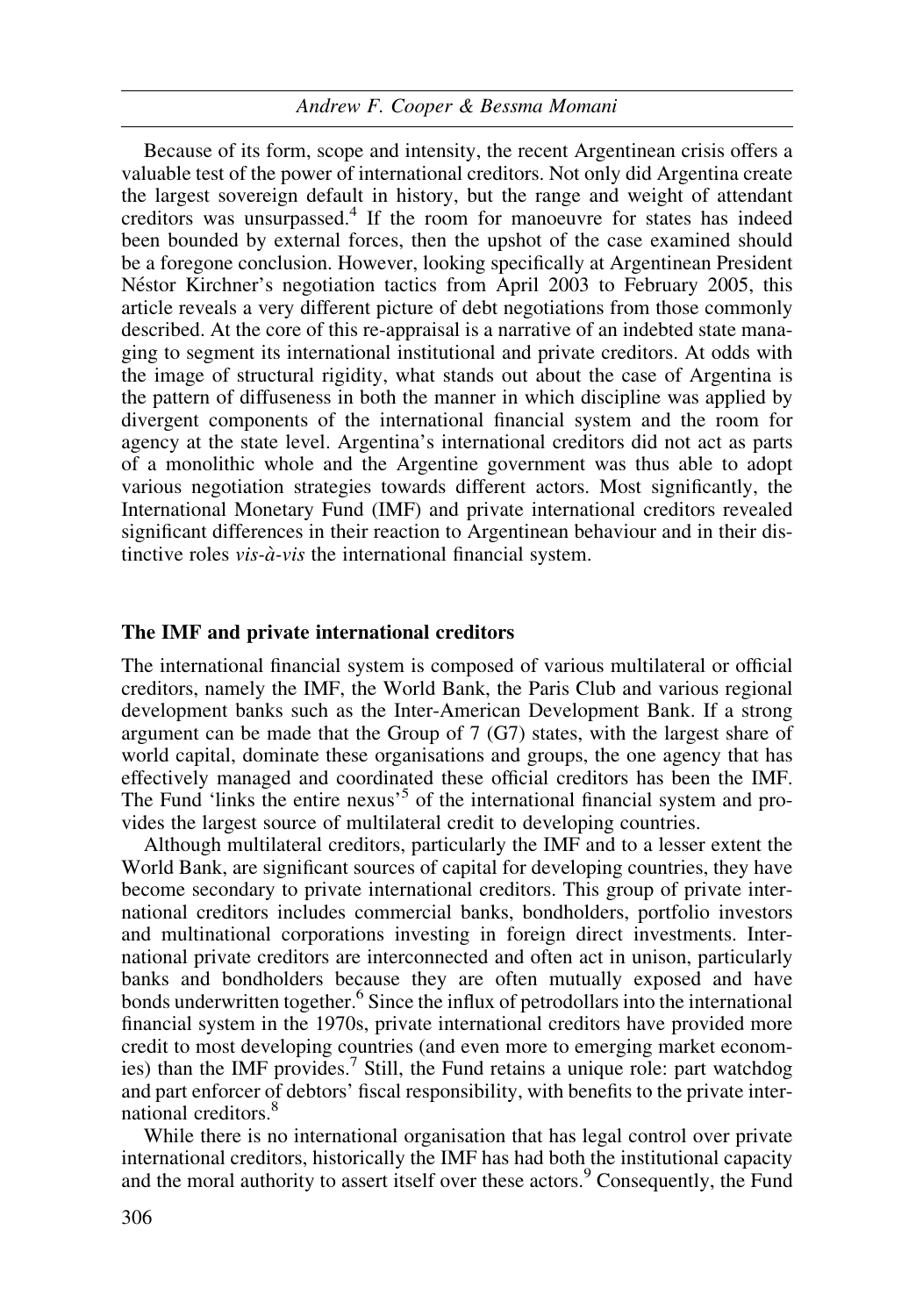has most recently been identified by proponents of international financial system reform as the principal institution with jurisdiction over the management of private debt restructuring.10 Generally, private creditors give deference to Fund leadership over debt negotiations because private creditors assume that the Fund will be tough, technocratic and politically effective at getting the best concessions possible.11 Overpowering the debtor state, the Fund leads the 'creditor coalition' to achieve state discipline and acquiescence.<sup>12</sup> Thus, international private creditors tend ultimately to defer to the Fund's assessment of debtors' economic capacity to repay their creditors.<sup>13</sup>

After a country demonstrates that it is in financial trouble, the Fund reschedules its debt or provides financing first before private international creditors, in order to create 'borrower credibility'. Ideally, IMF lending is meant to enhance investor confidence, establish a catalyst for added financing and minimise market losses.<sup>14</sup> It must be acknowledged that this role has drawn considerable criticism, as some critics have argued that the IMF 'bails out' private creditors, giving countries added liquidity that private creditors deplete when exiting a crisisstricken country.<sup>15</sup>

Nevertheless, the Fund claims that it supports 'comparability of treatment': the devising of a burden-sharing arrangement between private international creditors, official creditors and the debtor state. Or, more simply put, the Fund attempts to ensure that all parties absorb some losses when restructuring a country's debt in an effort to prevent 'moral hazard'.<sup>16</sup> Furthermore, the Fund has historically refused to lend to countries that are in default to private creditors. Following the 1980s debt crisis, the Fund backed the interests of commercial banks by not providing debt relief to those countries in poor standing with private international creditors. In 1999 the Fund expanded this ambit to include bondholders, arguing that countries must be in 'good faith' with all private international creditors – banks and bondholders alike – before it would approve any loan package.<sup>17</sup> It has often been suggested that, amidst the turbulent financial crises of the 1990s, the Fund and private international creditors, in particular exposed banks and bondholders, were able to outmanoeuvre debtors. Yet the Argentinean case, as analysed below, suggests that this outcome could vary according both to the capabilities of a debtor state and its relationship with its creditors.

#### What went wrong in Argentina, 1991–2003?

Throughout the 1990s President Carlos Menem and his Economic Minister Domingo Cavallo ushered in broad economic and structural reforms intended to liberalise the Argentinean economy. Argentina's initial successes included a drastic taming of inflation, the improvement of economic growth, the entrance of large capital inflows into the country and a substantial increase in foreign exchange reserves. These marked economic improvements were initially attributed to the successes of Argentina's Convertibility Plan which rested on a currency board that pegged the peso at parity with the US dollar.

Menem's Convertibility Plan started showing signs of fatigue in 1994, as domestic producers faced strong competition from less expensive imports.<sup>18</sup>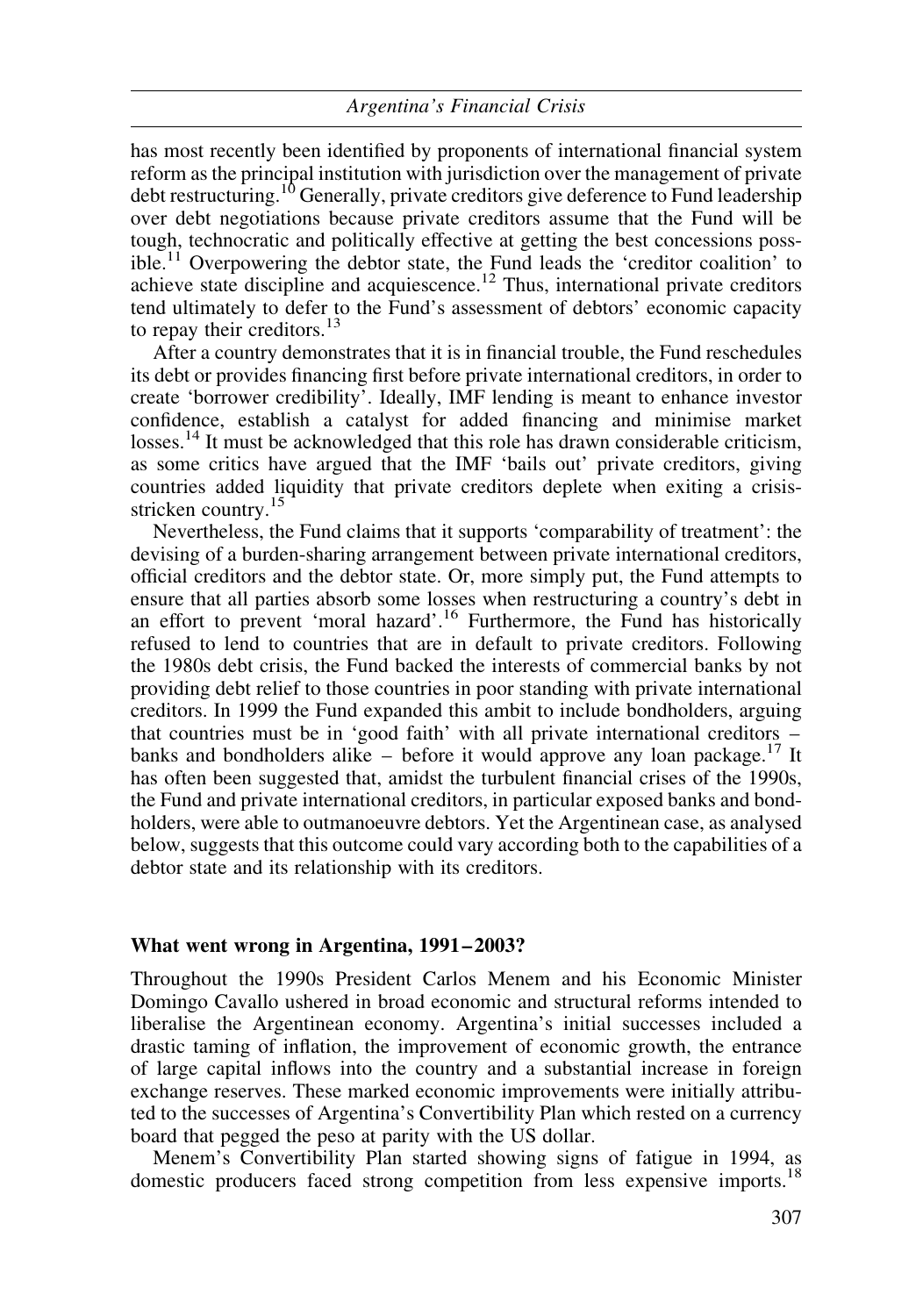To maintain political confidence and support from the Peronist governors in the Congress, Menem kept federal–provincial transfers at unsustainable levels while continuing to add to the public debt.<sup>19</sup> Meanwhile, he privatised a series of state-owned enterprises under far from transparent conditions and borrowed heavily from the Fund – signing four agreements with IMF in 1991, 1992, 1996 and 1998 – to finance continued federal–provincial transfers.<sup>20</sup> Consequently, when Argentina started showing signs of economic malaise, many laid the blame on the IMF which had been 'approving' and financing Argentina's economic policies.<sup>21</sup>

President Fernando de la Rua came to power in 1999 with promises of reviving Argentina's economy and cleaning up the corruption of his predecessor's government. In March 2000 de la Rua's government signed an IMF Standby Agreement (SBA) for US\$7.2 billion that was initially meant to be a precautionary fund (not to be drawn from) to help signal a positive IMF endorsement to creditors. In August 2000 the then Economy Minister Jose Luis Machinea announced that the budget would exceed projected targets by 10 per cent. Argentina had failed to get sufficient international credit – in common with many other emerging market economies at the time – and this circumstance, combined with the trappings of a convertibility regime during a time of dollar appreciation, meant that Argentina was draining its foreign exchange reserves and was compelled to turn to the Fund.<sup>22</sup> In November 2000 Argentina asked for an extra US\$13.7 billion under the 2000 SBA that it now intended to use. A few months later, the Fund's Executive Board approved the request to augment the funds of the 2000 SBA, assessing that the liquidity crisis Argentina faced could be perhaps mitigated through additional finding.<sup>23</sup>

Argentina's worsening economic and political situation moved to a different stage in March 2001, when Minister Machinea resigned. Minister Lopez Murphy, Machinea's replacement, failed to last in his post for three weeks after announcing a US\$4.45 billion austerity programme which created great discord within the government. President de la Rua brought back Domingo Cavallo in an attempt to return the economy to order. The IMF internally recognised that Argentina's debt and pegged exchange rate was unsustainable, but it continued with the May review and *de facto* endorsement of the SBA for 'non-economic' or political reasons.<sup>24</sup>

In a position of considerable power and enhanced control, Minister Cavallo announced in June 2001 that Argentina had completed a debt-swap of government bonds of almost US\$30 billion by extending bond maturity dates. The Fund was not consulted on the debt-swap and quietly held that this move would further erode investor confidence in Argentina.<sup>25</sup> Amid rumours that President de la Rua might resign, domestic investor confidence dipped along with stock exchange prices and international credit agencies lowered Argentina's credit rating. IMF– Argentinean relations soured during this time as the Fund watched Argentina continue to announce policies that the IMF deemed 'misguided', although these initiatives were overtly approved out of fear of a systemic collapse.<sup>26</sup>

Because of this fear of failure, the IMF came to Argentina's rescue again in September, adding another US\$8 billion to Argentina's existing 2000 SBA. After the three augmentation decisions, the IMF had now promised Argentina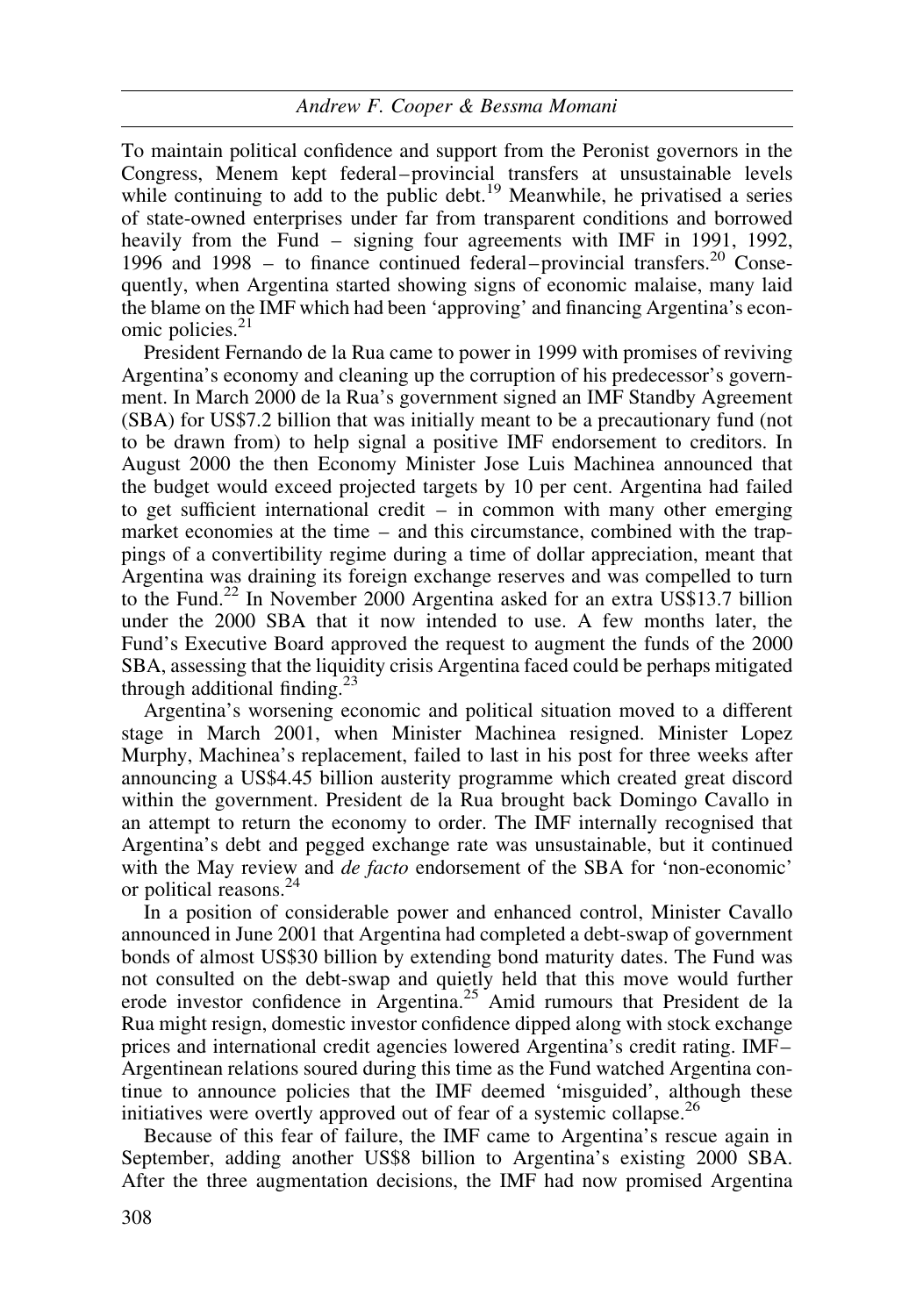nearly US\$22 billion in access to credit. Cavallo again announced another debt restructuring plan in November, causing individual depositors fearful of domestic bank collapses to withdraw US\$1.3 billion in their savings. Capital flight increased as international confidence decreased, marked by high spikes in interest rate spreads on Argentinean bonds.<sup>27</sup> The government reacted by restricting individual bank withdraws. The Fund in turn expressed mounting displeasure with Argentinean measures. On 5 December 2001 the IMF announced that it would not approve a requested waiver on an unmet loan condition nor would it complete its scheduled review of the 2000 SBA. The Fund, in effect, had cut Argentina off from any further access to the loan package in place. These restrictions meant that Argentina would soon be in technical default, as it began to fail to service its international debts.

Throughout late December 2001 Argentineans demonstrated against restricted access to savings and, despite the government's state of emergency, protests and popular pressure brought down de la Rua and Cavallo. Their resignations on 20 December 2001 were then followed by charges of treason against the two for their roles in renegotiating Argentinean debt. In these turbulent circumstances finding a replacement for de la Rua was difficult, and the caretaker government of President Rodriguez Saa lasted only 10 days before itself resigning.

In January 2002 Eduardo Duhalde, former Vice President under Menem, was appointed as President by the Peronist-led Congress. One of Duhalde's first policies was to abandon the 10-year convertibility regime, while continuing to control currency trading and banking, causing a de facto peso devaluation of 30 per cent. Duhalde made Roberto Lavagna the new Economy Minister in April 2002, although both were unable to create political confidence either in the government or on Argentinean streets. In July 2002 Duhalde called for elections earlier than had been mandated. In the long interim period, Lavagna's continued requests for funds from the IMF were unsuccessful as the Fund declared that the reform programme was incomplete. Without access to money and blaming the IMF, Argentina defaulted on its payments to the World Bank (in November 2002) and to the Inter-American Development Bank (in January 2003). After the default to these two other financial institutions, the IMF came in with a US\$6.78 billion rescue package to help Argentina meet immediate payment needs. The January 2003 agreement gave Argentina economic breathing space in the midst of political campaigns for a new president.

The April 2003 election constituted a heated battle between fellow Peronists – former President Carlos Menem and Santa Cruz Governor Néstor Kirchner. Menem had promised to make amends with the IMF and pay back the Fund and its creditors and he placed these actions as top priorities; Kirchner campaigned on the promise that the defence of the domestic interests of the Argentinean populace must come first. After Menem conceded in the second round, Kirchner succeeded in winning the election, ushering in a new administration which endeavoured to fulfill his campaign promise to put the interests of the Argentinean people ahead of those of the international creditors. Politically, Kirchner's promise to stand up to the international creditors won considerable public support. Conceptually, the resistant stance also challenged conventional thinking about the powerlessness of an indebted state and the dominant position of international creditors.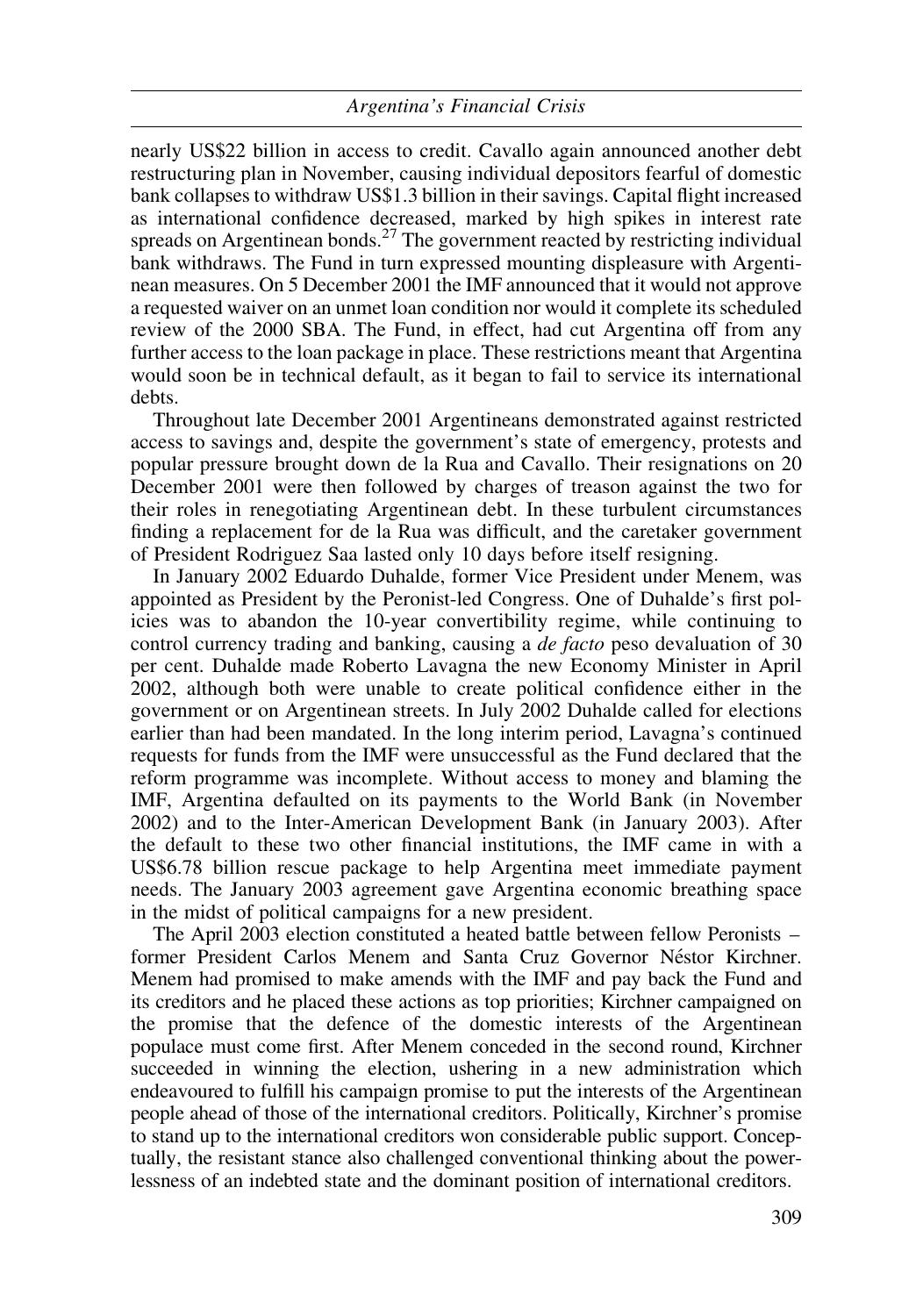## Kirchner segments international creditors: April 2003 –February 2005

#### The Kirchner government's protracted negotiations with the IMF

Kirchner's approach with regard to the multilateral or official creditors was made up of different layers, with a hard declaratory outer shell and a softer operational interior. The Kirchner government in its public statements had said at the outset of its dealings with the IMF that it would pay what it could but not at the expense of its management of the 'social debt'. The quality of life of Argentine citizens would take priority over the financial debt of the nation's creditors. Yet, at least in comparison to the robust language used against the private international creditors, its criticism of the Fund was more muted, with the initial focus being on the IMF's culpability in overlooking Menem's deeply ingrained corruption. The strategy of the Kirchner government was to deploy these tough words in order to procure the best arrangement possible for Argentina as part of a long-term approach to dealing with its creditors.

One device in Kirchner's wider approach was to play for time with the IMF. From the original default in December 2001, the government took until September 2003 to sign an agreement with the Fund for the rescheduling of its debt. Although a good portion of the waiting period was a result of acute political and economic turmoil surrounding the Argentine crisis, part of the Kirchner government's tactic became the buying of time to allow for political breathing space and an economic recovery (with enhanced tax receipts). To strengthen its bargaining position the Economy Minister Roberto Lavagna released on 4 February 2004 a report detailing how the international financial institutions had continued to receive a greater proportion of payment via the collection of old debt (US\$16.6 billion) than the funds they had lent (US\$9.3 billion) through 2002 and 2003.

The protracted process allowed Argentina to gain concessions from the Fund. In parallel with delaying tactics came negotiating brinkmanship. In September 2003 Argentina fell into technical default for 24 hours in the pursuit of more lenient terms (only making the US\$2.9 billion payment it owed after the Fund had committed to a new loan accord). When an agreement was ultimately due with the IMF the Kirchner government still tried to extract as much as it could up to the deadline. The hallmark of this process remained not symbolic posturing but instrumental haggling.

Right up to the last moment in March 2004, Argentina again threatened to withhold its scheduled loan payment if IMF officials did not give a clear indication that they would approve another review of the stand-by credit package established in September 2003. The Kirchner government also stood up to the IMF's proposal that Argentina aim for a primary budget surplus (before interest payments) of around 4.5 per cent. Lavagna was particularly adamant that growth, not austerity, would restore solvency and that any requirement of a primary surplus above 3 per cent would jeopardise growth and force him either to cut spending or raise taxes.

In the week leading up to the March 2004 loan payment, frantic negotiations took place between the IMF and the Kirchner government with at least four draft revisions being sent between Washington DC and Buenos Aires. On 5 March  $-$  just days before the payment was due  $-$  the IMF put forward four additional conditions besides the fiscal one needed for approval of the loan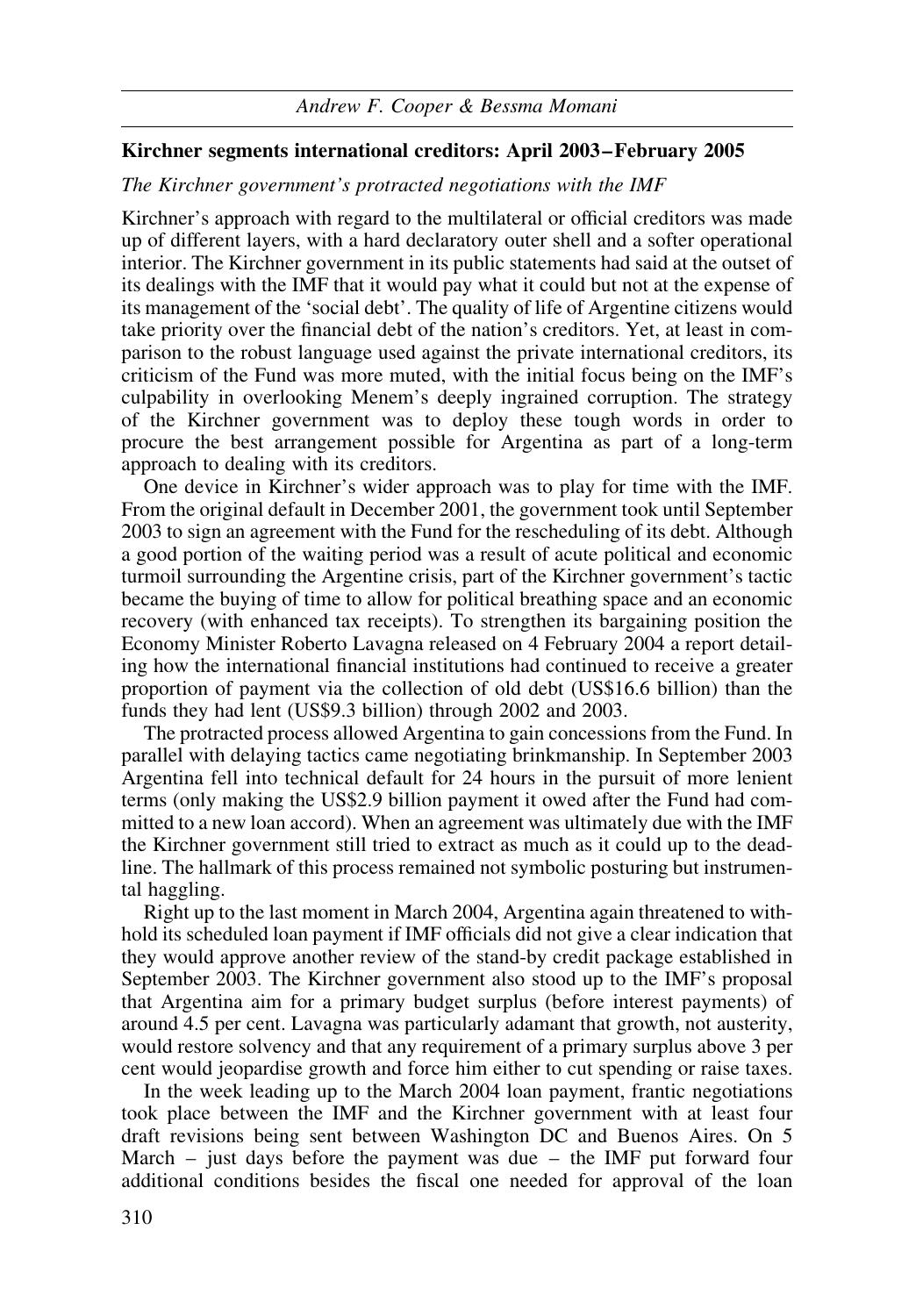review. However, the Argentine government deemed these conditions 'unacceptable' and Lavagna replied with four counter-proposals. $^{28}$ 

The four conditions wired by the IMF to the Kirchner government were all related to the linking of its negotiations with a renewal of negotiations with the private international creditors – namely, bondholders, banks and portfolio investments – in an attempt to meet its obligations to private creditors. The first condition concerned the issue of identifying with whom the negotiations were to occur. The second related to the level of support needed to put into effect a rescheduling procedure. The third dealt with the procedures to be used by the banks that would represent Argentina in the negotiations with the private creditors. The fourth focused on the time-line of the negotiations.

Despite all this pressure, the Kirchner government held firm with the IMF on the matter of the separation of the two procedures. The IMF did not get its way on any of the issues it advanced. Instead of continuing to push hard for the acceptance of its conditions it backed off and allowed a very different process to take place. As Senator Cristina Fernandez de Kirchner – the spouse of the President – noted in an interview: 'Argentina hasn't signed up for anything that we cannot fulfil'.<sup>29</sup>

The strongest argument rests not so much on what the agreement did, but what it did not do. Despite enormous IMF pressure, Argentina separated its negotiations with the Fund from those with the private international creditors (which were in effect non-negotiations). The Argentinean government succeeded in taking the issue of resolving disputes with the private international creditors off the table in its dealings with the Fund. This was a considerable break from the Fund's historical role as the effective coordinator and enforcer of private international debt restructuring. Consequently, in an unusual move of dissent, eight members of the 24-member IMF Executive Board abstained from giving their approval of Argentina's September 2003 standby package.<sup>30</sup>

# The Kirchner government's non-negotiating approach to the private international creditors

In its approach to the private international creditors the Kirchner government displayed a resistant stance with none of the subtlety that had been attached to its IMF negotiations. On the margins of the IMF's September 2003 meeting in Dubai, it presented the private creditors with a minimalist offer: a repayment with a 75 per cent face value cut on the defaulted bonds, no recognition of past due interest and an extension of some of the bonds' maturity dates to a period of over 40 years.

The Argentine government's approach of non-negotiating with the private international creditors included refusing to contemplate any kind of engagement beyond 'discussions' with this sector, allowing little or no room for any form of compromise. Semantics aside, the Kirchner government simply made the writeoff a take-it or leave-it offer. Going on the offensive, it adopted the position that this was a one-time offer that would not be repeated or replaced by other offers, if declined. Faced with what they considered an unacceptable arrangement, many bondholders felt that they were being 'bullied into taking the most aggressive action to defend our claims'.<sup>31</sup>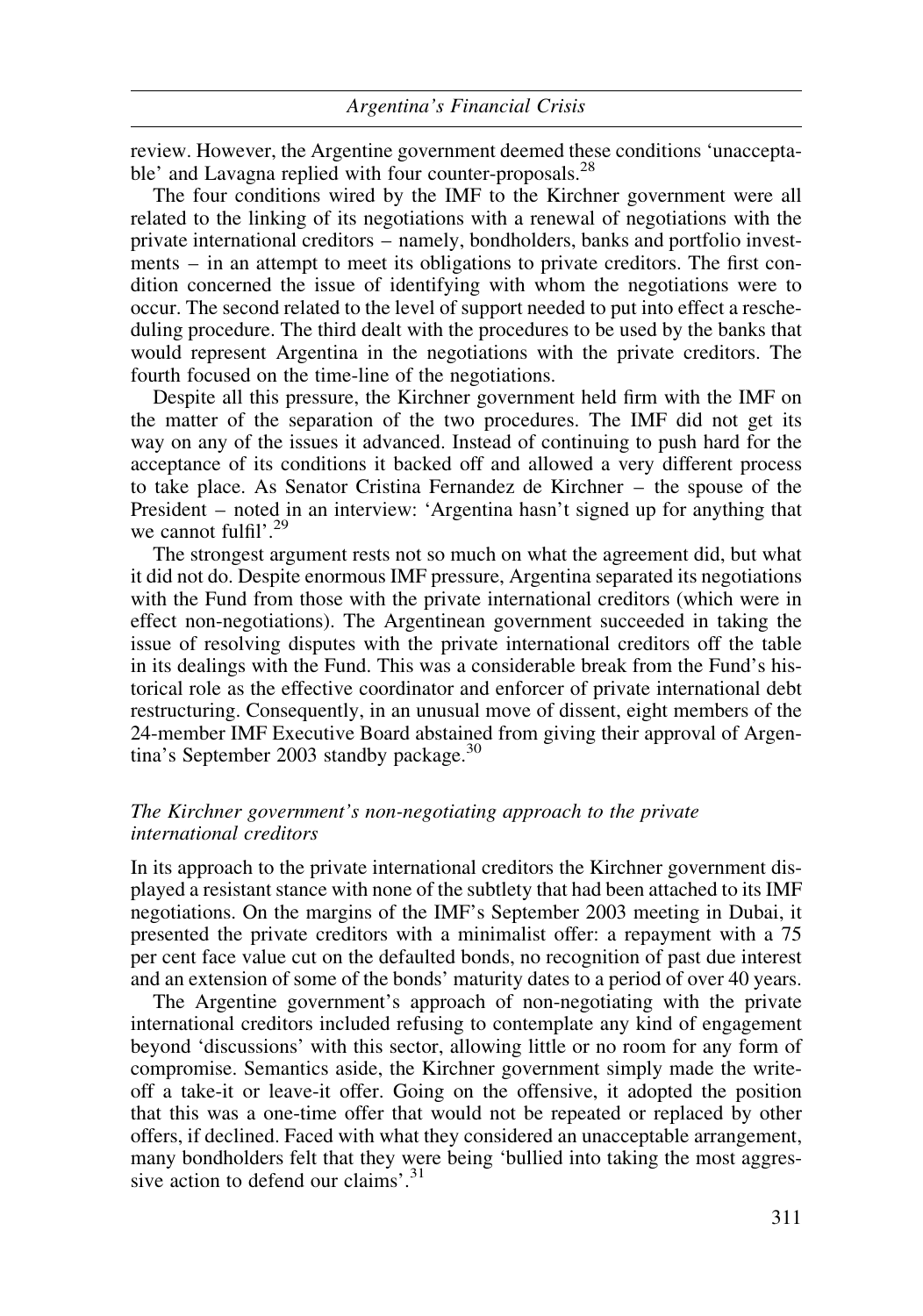The Argentine government's declaratory approach targeting the private creditors was couched in adversarial terms. Questions of legitimacy came to dominate the struggle between the government and the bondholders. The latter talked of the need to uphold the sanctity of contracts. Kirchner contrasted the negativism of the private creditors with the positive future he envisaged for Argentina: 'If they want to squeeze, let them. Here we have Argentines ready to build a new destiny, a new reality.'32

Moreover, the Kirchner government repeatedly contrasted its own sense of authentic and constructive purpose with the speculative instincts central to the practices of bondholders. In the past these bondholders had received up to 30 per cent in annual returns. Under current conditions, as Kirchner constantly told his audiences, these players had to accept the consequences of their actions. Bonds implied risk and Argentine bonds implied huge risks. Instead of a 'moral hazard' problem arising from the failure of Argentina to pay, the crisis revealed a distorted incentive structure based on the greed of the traders who continued to sell the bonds to investors without revealing their implied risks.<sup>33</sup> The Argentine government thus attempted to redirect a good deal of its rhetoric at specific debtors such as hedge funds and so-called 'Vulture Funds'.<sup>34</sup>

Guillermo Nielsen, the Argentine Finance Secretary, and the government's principal negotiator within this process, made it clear that the bondholders would not be allowed to substitute their vision for the restructuring of Argentina's debt, stating that the country was not 'a mere Excel computer spreadsheet'.<sup>35</sup> Even so, Argentina's combative stance held considerable risks. On the one hand, scenarios were mooted of capital flight. On the other hand, the spectre was raised of Argentina moving toward the status of an international financial 'pariah' suffering from an investment strike.

The Argentine government started its process of non-negotiation with the assumption that there would no preferential treatment for any one group. The main candidate for such treatment was the Global Committee of Argentine Bond Holders (GCAB). In April 2004, however, it opened up the prospect of one-on-one discussions with the GCAB, although it still maintained that it could not give more than 25 per cent on the dollar. Moreover, after originally saying that only half of the private creditors had to accept the provisions of the rollover to make the terms acceptable, the government moved to allow this number to increase to 66 per cent.

At odds with the temptation to make a quick deal the Argentine government waited for almost two years after the default even to enter 'discussions' (or, as the language evolved during the process, 'consultations', 'talks' or 'meetings') with its private creditors and continued to take a hard line on what it was willing to offer.<sup>36</sup> Viewing these meetings as a battle that had to be waged, Kirchner suggested that any capitulation to these forces in terms of a higher offer would be paid for 'with the sweat of the Argentine people, with the faces of suffering Argentines, with the faces of those who gradually fell by the wayside'. $37$ 

The final offer made to the private international creditors in January 2005 reflected Kirchner's steadfast position: old bonds would be cut by 70 per cent of the face value and bondholders had 6 weeks to decide. Kirchner declared that the bondholders could 'take it or leave it. We are not going to change. This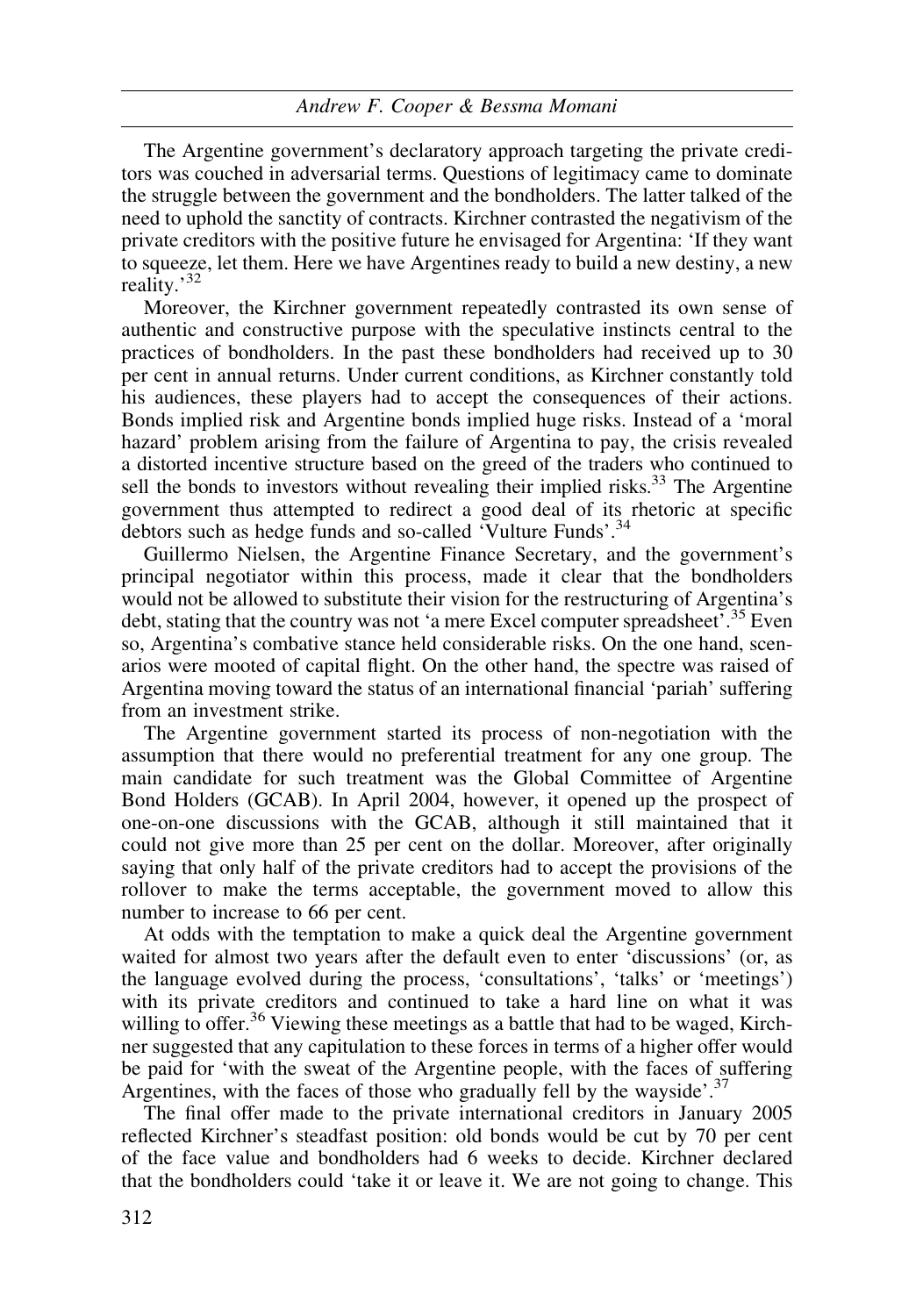is Argentina's final offer'.<sup>38</sup> Indeed, approximately 76 per cent of bondholder took the offer, swapping debts in the very last few days before the 25 February 2005 deadline.

# Analysing how Argentina segmented its negotiations with the international creditors

The Argentinean leadership's ability to segment negotiations with the IMF from negotiations with the private international creditors can be attributed to three interrelated factors. First, Argentinean leaders were able to exploit the differences in the goals of the multilateral and private international creditors to their advantage. Second, they used their domestic political situation to further segment the country's creditors by playing a 'two-level game'. Third, in the absence of international political interference, namely from the United States, they were able to take advantage of both the IMF and the private creditors' inherent weaknesses. These interrelated factors are discussed in turn.

First, the IMF and bondholders had competing goals in their approach to negotiations with Argentina. The IMF was concerned with long-term systemic stability, while the bondholders were concerned with short-term material gain. The Argentinean leaders took full advantage of these divergent differences. The IMF's major goal is the preservation of its institutional prerogatives and status, as well as ensuring the stability of the multilateral financial order. This is not to say that the IMF did not have its own short-term interests; after all, the Fund was already highly exposed, the US Congress was not prepared to infuse additional liquidity into the Fund and Argentina was the third largest Fund borrower.39 But the signal of a potential Argentinean default to other Fund creditors was a real concern. Indeed, if the Fund was effectively 'yielding to blackmail', the hostage was not just Argentinean debt (accounting for 16 per cent of the Fund's outstanding credit) but also other emerging market economies' debt (the combined debt of Brazil, Turkey and Argentina accounted for 72 per cent of outstanding credit).<sup>40</sup> While willing to use disciplinary measures to impose the rules of the game as it saw fit, there was also a decided recognition on the part of the the Fund that some flexibility was needed if the whole system was not to be significantly damaged. With such huge stakes attached to the performance of the international financial system, the maintenance and long-term health of the system remained the essential priority. This willingness to recognise the need to nurture as well as compel introduced an element of adaptability into the Fund's negotiating approach that the Argentinean government was able to play on in order to gain added concessions from the IMF.

Private international creditors were less concerned with system maintenance and more concerned with their short-term interests, confirming Geoffrey Underhill's appraisal that private sector interests in times of crisis have a strong set of 'particularistic' objectives.<sup>41</sup> Rather than being concerned with the systemic legitimacy and on-going credibility of the financial system, private international creditors wanted simply to extract profit (or, at least, minimise loss) from the system. Short-term material self-interest outweighed any longer-term institutional objectives concerning systemic order.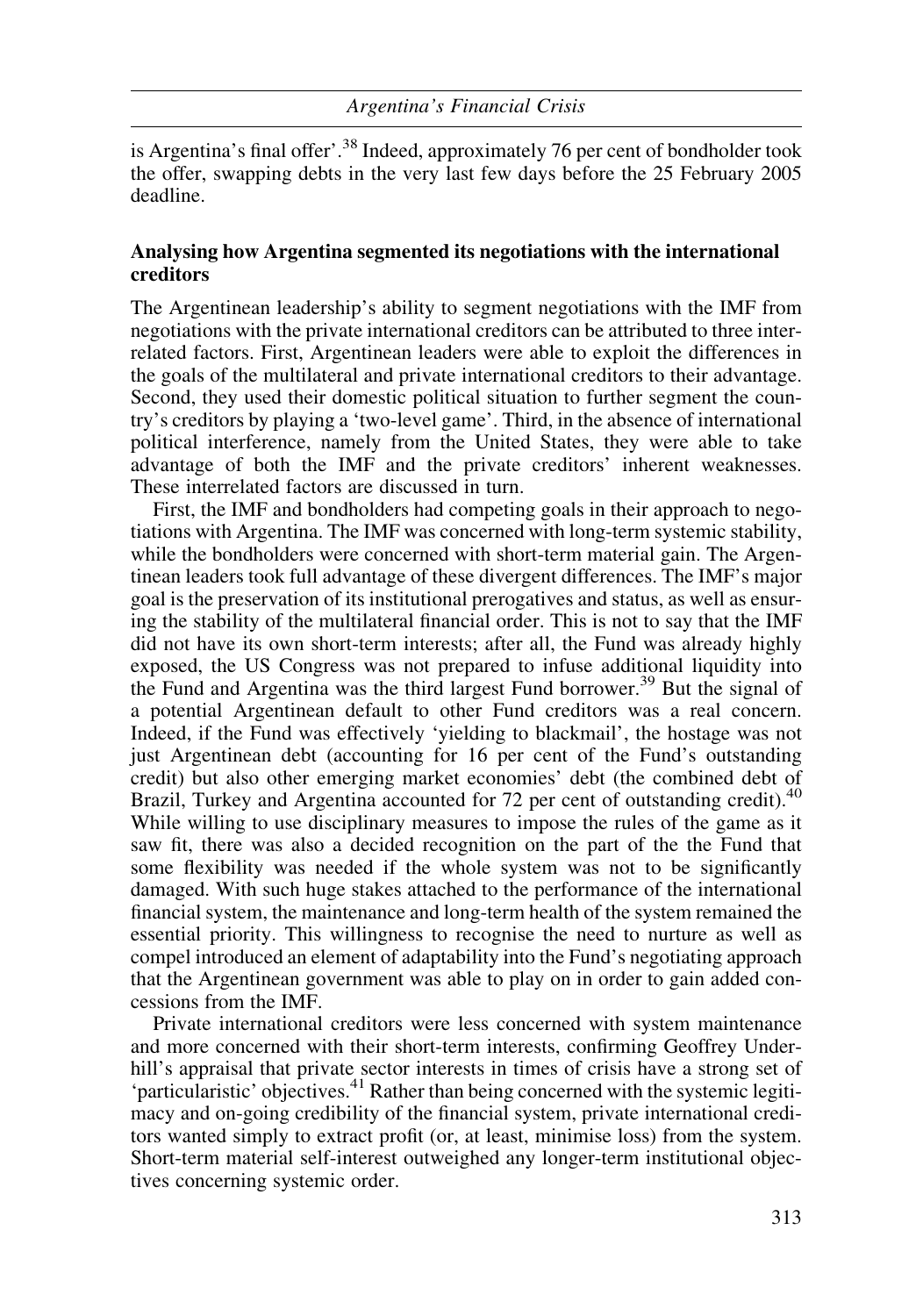These gaps between the IMF's and the bondholders' goals created space for the Argentinean state authorities as these officials did not thus face a 'creditor coalition'. By skilfully segmenting their negotiations, the authorities offset their own vulnerability. On the one hand, in dealing with the Fund Argentina was open to negotiation and was patient. On the other hand, with the bondholders it was tough, uncompromising and effectively non-negotiating. Kirchner was able to play off the two sides against each other to an unanticipated extent by adopting the dual diplomatic styles of negotiating/non-negotiating, thereby maximising the limited bargaining capacity his government possessed. By leveraging advantage in this fashion the Argentinean authorities were able to shift the debt burden disproportionately to the bondholders.

The second interrelated factor that explains how the Argentinean government segmented the international creditors concerns the advantageous 'two-level' game played by the state.<sup>42</sup> Argentina effectively portrayed a strong political message to its creditors: stability of the Argentinean sociopolitical situation had to be the top priority or else the Argentinean state could collapse. When a concerted populist movement was mounted within Argentina, the threat it posed was used by state officials as a persistent bargaining chip in dealing with its creditors. The so-called 'Piqueteros', an organised and energised lower-class movement for social and political change, were especially militant and convincing in their actions to nudge the Kirchner government to break off negotiations with the IMF. If there were risks in terms of business confidence in the Argentinean state listening to populist sentiments – including popular assemblies, cooperatives, alternative currencies, workers seizing and running factories, together with a vast array of self-help local arrangements that became embedded in the society – there were also advantages to be gained. Immediate political rewards were reaped by playing the populist card  $vis-\hat{a}-vis$  the creditors. In defying its creditors, the government could declare that it had chosen to prioritise investment in public infrastructure, such as improvements to the road and rail systems, scholarships to university students and welfare payments, together with increases in wages and pensions. In the midst of the December 2001 protests, the popular slogan on the streets been that of 'que se vayan todos' ('let's get rid of all [politicians]'). In an impressively short time Kirchner restored legitimacy to the Argentine state, generating a huge surge of personal and political popularity.

In operational terms, the two-level approach was played out by attempting to tilt the burden of a settlement away from the Argentinean public and on to creditors, proportionally more so on the bondholders. Given the status of the IMF as the preferred creditor, in procedural terms the negotiations with the IMF took precedence.<sup>43</sup> Substantively, the Kirchner government asserted that it could not pay both types of creditors – or at least could not do so at the same time with the same flexibility. As Lavagna explicitly put it, 'there is only one pocket and, if you have to pay the IFIs [international financial institutions] what remains is a smaller portion for the private sector'.<sup>44</sup>

The success of this two-level approach was magnified by the third and final interrelated factor in the story of how the Argentinean government segmented its international creditors – the absence of external political interference exposed inherent weaknesses and contradictions in the international financial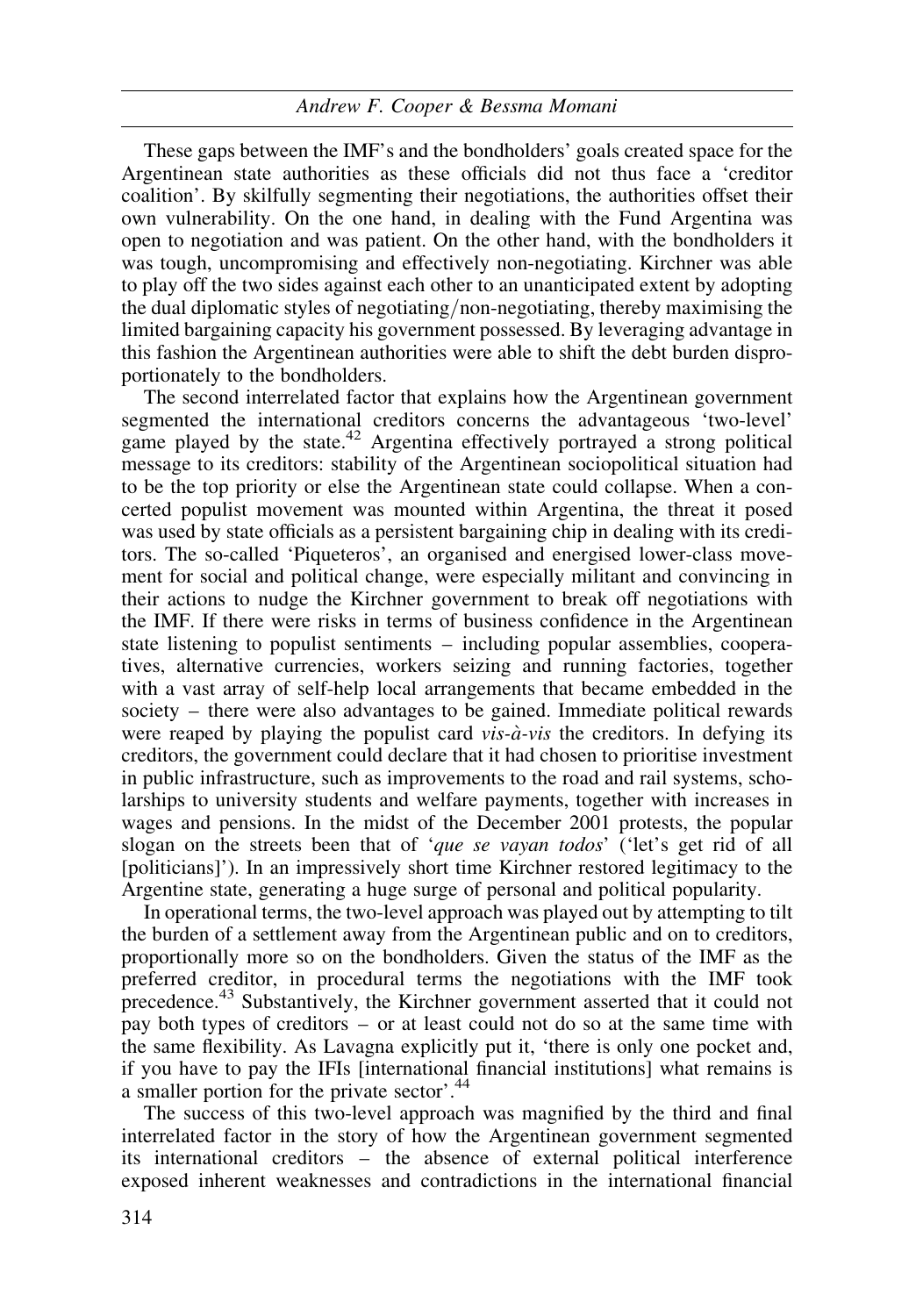## Argentina's Financial Crisis

system. What stood out here is how little the United States involved itself in Argentina's negotiations with both the IMF and the bondholders.<sup>45</sup> Despite a few diplomatic flare-ups the US adopted a 'hands-off' position.<sup>46</sup> A number of reasons contribute to an explanation as to why the Bush administration adopted this position. One is that the US was distracted by homeland security after  $9/11$ and its mobilisation for the Iraq war. Another more strategic argument highlights the US concern with keeping Argentina 'on side' with the initiatives on the negotiation of the Free Trade Area of the Americas and the Doha trade round – and thus away from the tighter embrace of Brazil and Mercosur. Still another emphasises the balance presented in the Argentine government's efforts: the charm offensive conducted by Kirchner with the US (with these efforts replicated in Europe with a particular focus on Spain), his reluctance to get too deeply involved in the Group of 20 championed in global trade negotiation by Brazil, South Africa and India, as well as a reward for his tangible offers of help (on Haiti, for example). Finally, the Bush administration's non-involvement in the Argentinean debt situation was in keeping with the unilateralist, isolationist, and conservative ideology prosecuted by the Bush administration.<sup>47</sup> Simply put, Argentina's collapse was an intentional signal from the United States to world investors that it would not 'bail out' creditors and countries.<sup>48</sup>

The point is that the United States did not defend the 'Washington Consensus' or make threatening overtures indicating that defaulting on either multilateral or private creditors would be met with international or bilateral condemnation.<sup>49</sup> Consequently, in contrast to structuralist arguments that international power has moved away from states to markets,<sup>50</sup> we see here a reiteration of the relational power of the US *vis-à-vis* the international financial system.<sup>51</sup> With its reluctance to get involved in Argentina's debt situation, the Kirchner government could effectively exploit weaknesses in the international financial system itself: eroding IMF confidence in its own prescriptive policies and playing off the divisions amongst the bondholders.

Concerning the IMF, if the Argentine crisis did not expose an outright crisis of confidence, it certainly accentuated a loss of arrogance. Having built up Argentina as the 'star pupil' in the front row of emerging markets, the Fund's standing was linked to some extent to this image of success.<sup>52</sup> This reputational stake was especially salient because, unlike the Asian crisis, the IMF had a 10-year-old relationship with Argentina. Again, simply put, the Fund should have done a better job of predicting the crisis. According to its own Independent Evaluation Office (IEO) study on what went wrong, 'the IMF on its part erred in the precrisis period by supporting the country's weak policies too long, even after it had become evident in the late 1990s that the political ability to deliver the necessary fiscal discipline and structural reforms was lacking'.53 For its part, the Kirchner government drew attention to the fact that the Fund should have known better. In declaratory terms, an element of this approach was to try to shame the Fund because, as Nielsen argued, there has been a key 'decision by multilateral institutions to sustain convertibility' (and increase its own proportion of the debt load) through 2001. This in turn led to a 'rather skewed relationship between IFI debt and defaulted debt, which led to an unavoidable squeeze of the private debt subject to restructuring'.<sup>54</sup>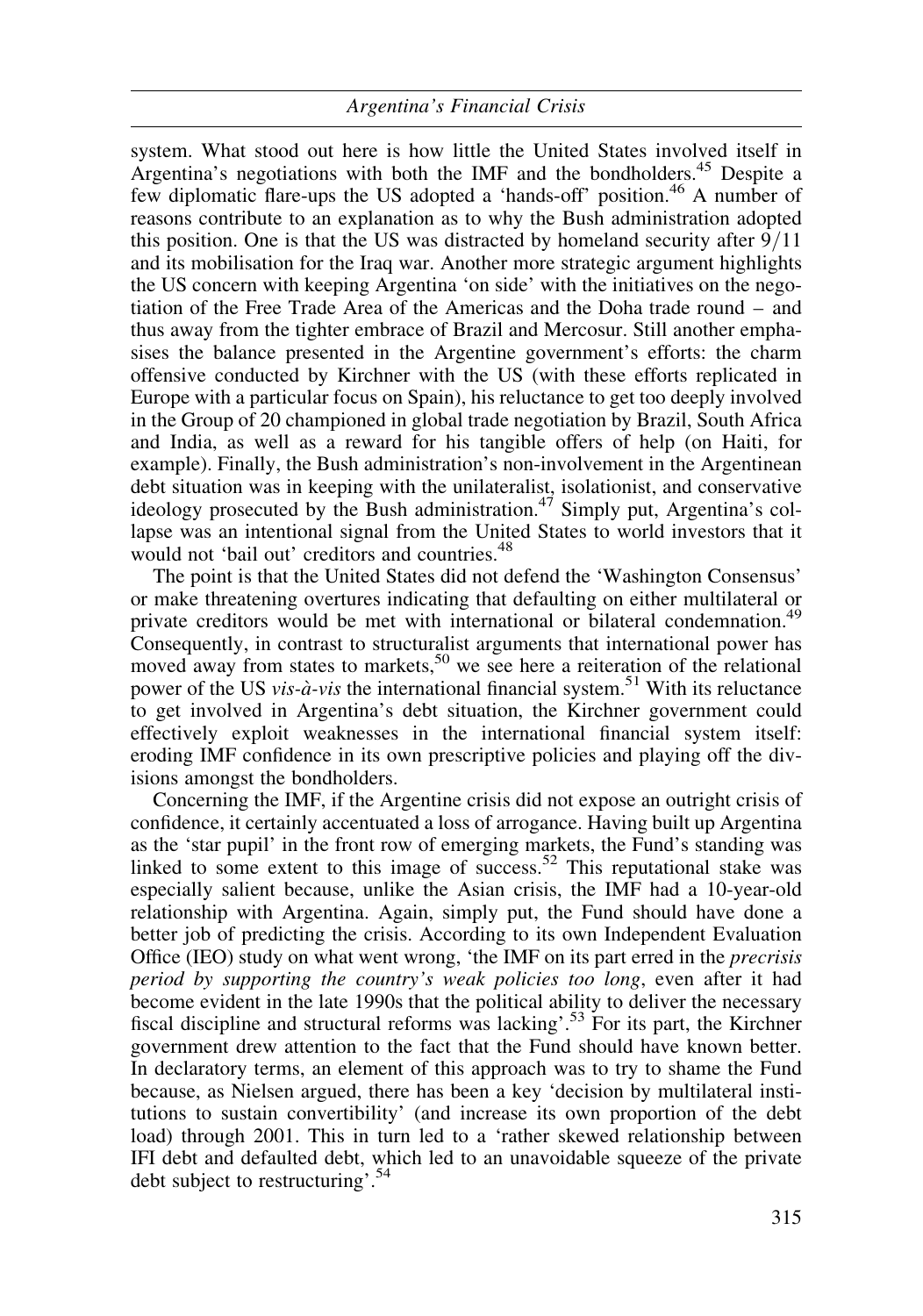Nor did the United States try to rally the bondholders or uphold their legitimacy, thereby exposing the high degree of fragmentation of personnel and practices among the bondholders. Unlike earlier crises – most notably, the Mexican peso crisis in  $1994-5$  – there was no international (namely, US) appetite or capacity for a major 'bail out' involving a wider number of governments and private interests. Nor with the shift to the secondary market was there the same prospect that banks could simply wait the crisis out by building up their capital assets and absorbing the losses. While some creditors grudgingly accepted this approach the majority kept up the pressure by utilising various tactics of collective action. Nevertheless, the clubbishness of the established banking order (manifested through a continuity of personnel and informal institutions such as the Bank Advisory Committee and the London Club) had manifestly eroded somewhat under the weight of new, complex and inherently risky forms of competition and business dealings. For example, Anne Krueger, the Deputy Managing Director of the Fund, contrasted the 'generally orderly' world she operated in during the 1980s with the world at the turn of the twenty-first century, with private investors who 'were increasingly numerous, anonymous, and difficult to coordinate'.<sup>55</sup> Huge divisions existed between the investment banks which sold bonds and the 'buy side' that catered to emerging markets.<sup>56</sup> Most of the investment funds lacked any skill-set which would allow them to negotiate with an effective government, as became apparent with the resort to hired hands (most notably, the eventual turn by European and Japanese bondholders to such experienced hands as Adam Lerrick, a Carnegie Mellon University economist and lead negotiator for the Argentine Bond Restructuring Agency, and Angel Gurria, the former Mexican Finance Minister).

Exploiting the weakened and fragmented bondholders, the Kirchner government treated categories of creditors quite differently from – and against – each other. It effectively delegitimised the private creditors. As Nielsen remarked:

On one side of the table you have a nation; it's easily identifiable; it's a clear-cut situation. On the other side of the table ... there are thousands of individuals and firms, with widely divergent objectives and priorities. Some so-called creditors include institutions that placed the bonds among depositors, and in many cases are being sued by those former customers, with clear conflict of interests. They also include representatives that are really concerned on making huge fees on the way, but with little knowledge of their clients' situations and goals.57

As noted, the Argentine government took a consistently hard line against the GCAB, the biggest creditor group, questioning its credibility as a representative body and its authority to conduct negotiations. In a clear attempt to dilute still further the GCAB's legitimacy, it took a far more conciliatory approach to other groups, most notably the Argentine Bond Restructuring Agency (ABRA). This segmentation in turn reinforced severe contrasts in negotiating styles between the bondholder groups. The GCAB boycotted the first planned meetings between creditor groups and the Argentine government in June 2004, because the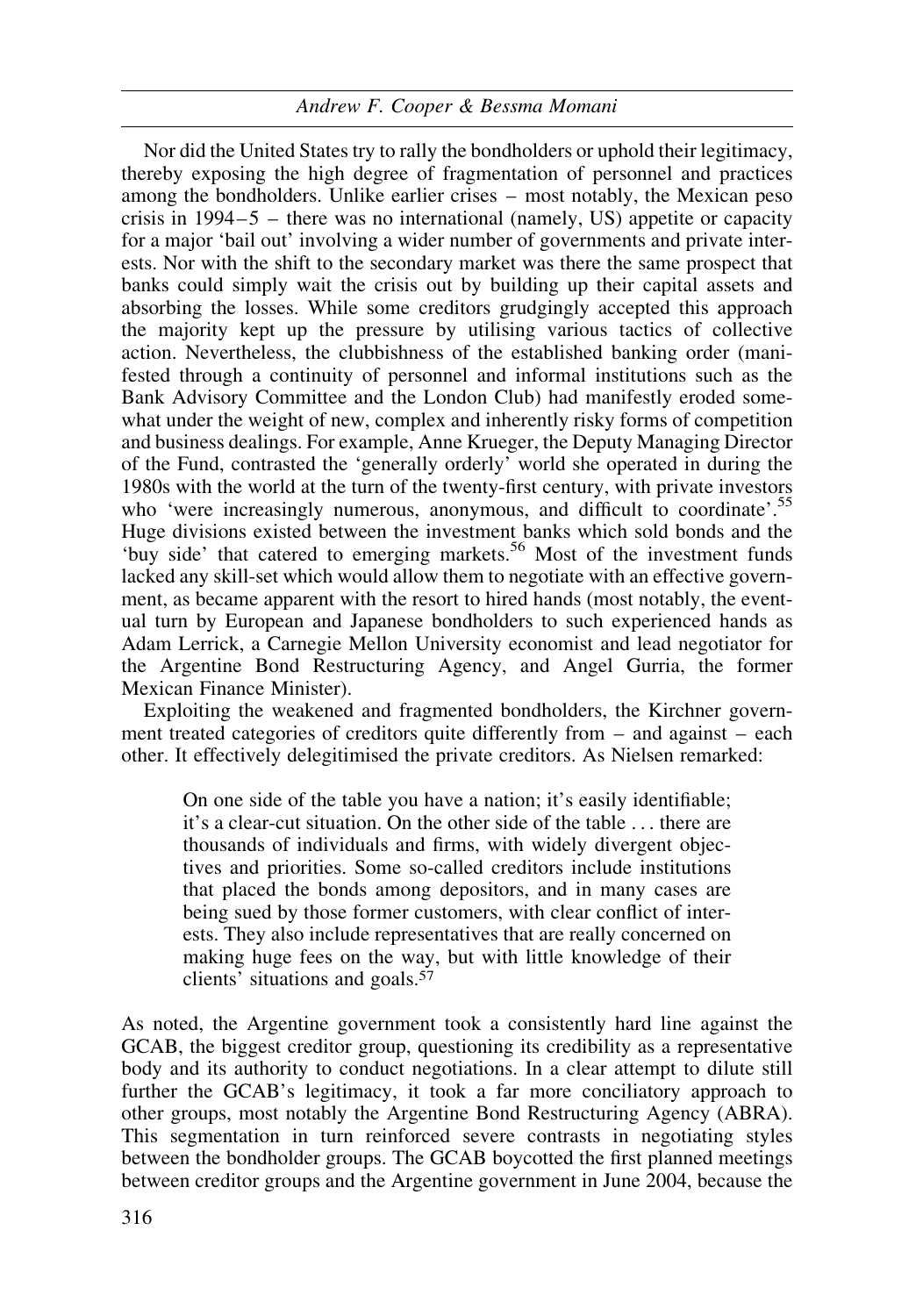### Argentina's Financial Crisis

site chosen was Buenos Aires (not New York) and the meetings were not preceded by technical pre-talks. In marked contrast, the ABRA took part in these discussions. As regards location, the Argentinean state simply refused to concede to any suggestion that they should be held in New York (or even London or Paris). In terms of actors, the Kirchner government also took the initiative – albeit with some considerable hesitations and tensions – to establish a Bank Advisory Committee of its own choice. By February 2004 it had designated three banks – Merrill Lynch, Barclays Capital and UBS – along with three domestic institutions – Galicia, Frances and Nación – to initiate this process.<sup>58</sup>

Given these geographical and institutional limitations, the bondholders could not work in a coordinated or decisive fashion to apply sanctions on the Argentinean state. Throughout the crisis these creditors mooted a number of disciplinary options, either directly (the seizure of overseas Argentine state property) or indirectly (putting obstacles in the way of the trade negotiations between the European Union and Mercosur). But, notwithstanding a great deal of press speculation (ranging from stories about the fate of President Kirchner's plane – Tango One – on foreign travel to attempts by some hedge funds to litigate the full face value of the debt or seize Argentina's defaulted assets), these tactics gathered no sustained traction. Taking a hard line with bondholders at the outset of the process allowed the Kirchner government to build confidence and a momentum that it never conceded. Those holding out against the February 2005 debt exchange offer were told in no uncertain terms by Roberto Lavagna, the Economy Minister, that they would 'get absolutely nothing today, not tomorrow nor in a month'.59

#### Conclusion

From this analysis of the Argentinean crisis, the power of international creditors' discipline appears to be far more elusive in practice than might be expected. With such high stakes involved, and the risk of a demonstration effect, it would appear that both the IMF and international private creditors possessed the will and the capacity to rein in the Argentine government. Indeed, a claim exists that this protracted process is still in train, with a tightening degree of pressure being exerted via the IMF and the  $G7<sup>60</sup>$  Yet even this longer-term scenario, the limitations on the reach and the delayed response of the forces of coercion – as much as their impact – deserves attention. The notion of structural discipline sets the 'reach of coercion' at a level that, at least in the Argentine case, failed to match realities. The IMF and bondholders operate in different if overlapping worlds and their sense of purpose and interests, far from being monolithic, continues to be distinctive and competitive in flavour.

As in other areas of international political economy, moreover, the domestic political context cannot be excluded from consideration by means of an exclusively 'outside-in' prism of analysis.<sup>61</sup> The Kirchner government revealed that it could do much to gain and retain momentum, modifying the direction of discourse and policy innovation. Albeit under enormous stress, it found ways to create room for manoeuvre vis-à-vis its creditors by a combination of technical acumen and diplomatic skill. In no way did this segmented approach – prying open space within the international financial system – guarantee complete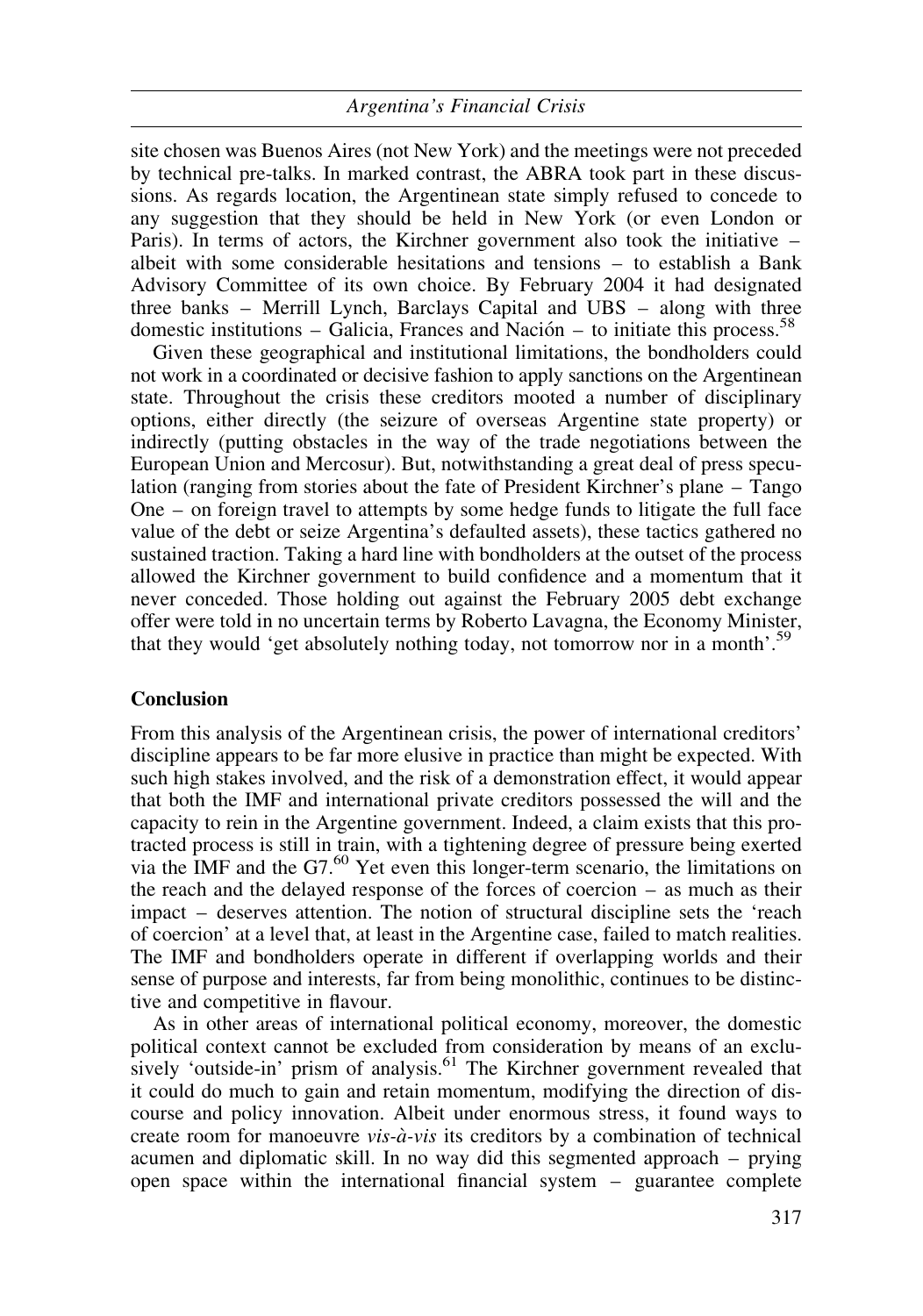Andrew F. Cooper & Bessma Momani

success. But it helped ward off the full force of coercive control at the key moment of crisis and subsequently adjusted both its pace and degree. The overall impression generated is thus one of great nuance and equipoise in the contest between the power of international creditors and the reassertion of state control.

# **Notes**

We benefited from the comments and advice of Eric Helleiner, three reviewers, and the editors of New Political Economy. Kelly Jackson and Andrew Schrumm assisted on research. CIGI and the Social Sciences Research Council provided financial support.

- 1. Stephen Gill, Power and Resistance in the New World Order (Palgrave, 2003).
- 2. Randall Germain, 'Global financial governance and the problem of accountability: the role of the public sphere', unpublished paper delivered to the annual conference of the International Studies Association, Portland, Oregon, 2003. See also Susanne Soederberg, 'The Emperor's New Suit: The New International Financial Architecture as a Reinvention of the Washington Consensus', Global Governance, Vol. 7, No. 4 (2001), pp. 453–67.
- 3. Susan Strange, 'The Defective State', Daedalus, Vol. 124, No. 2 (1995), pp. 55–74.
- 4. The most complete study of this case is Eugenio Andrea Bruno, El default y la Reestructuración de la deuda (Nueva Mayoría, 2004).
- 5. Randall Germain, 'Reforming the international financial architecture: the new political agenda', in: Rorden Wilkinson and Stephen Hughes (eds), Global Governance: Critical Perspectives (Routledge, 2002), p. 22.
- 6. Charles Lipson, Standing Guard: Protecting Foreign Capital in the Nineteenth and Twentieth Centuries (University of California Press, 1985); and Benjamin Cohen, 'Balance of payments financing', in: Stephen Krasner (ed.), International Regimes (Cornell University Press, 1981), p. 175. Lipson adds that foreign direct inventors tend to be more competitive with each other and act unilaterally, but that financial institutions and bondholder groups have more shared investments and interests.
- 7. Cohen, 'Balance of payments financing', p. 327.
- 8. See Erica Gould, 'Money Talks: Supplementary Financiers and International Monetary Fund Conditionality', International Organization, Vol. 57, No. 3 (2003), pp. 551–86.
- 9. Lipson, Standing Guard, pp. 170–75; and Cohen, 'Balance of payments financing', p. 332.
- 10. Arguments to give the Fund added control over sovereign debt restructuring akin to the US bankruptcy rules of Chapter 11 have been debated and then rejected principally by major creditor states. IMF Deputy Manager Director Anne Krueger supported the establishment of a Sovereign Debt Restructuring Mechanism to help the rescheduling of bond debt. See Anne Krueger, A New Approach to Sovereign Debt Rescheduling (International Monetary Fund, 2002). Critics of the proposal, however, argued that the IMF would be in a conflict of interest as a principal lender and an arbiter of debt restructuring. See Yilmaz Akyuz, Reforming the Global Financial Architecture (UNCTAD, 2002).
- 11. Lipson, Standing Guard, pp. 170–71.
- 12. Miles Kahler, 'Bargaining with the IMF: Two level strategies and developing countries' in: Peter Evans et al. (eds), Double-Edged Diplomacy International Bargaining and Domestic Politics (University of California Press, 1993), p. 363.
- 13. Lipson, Standing Guard, pp. 170–71.
- 14. Ibid., p. 176. Also see Pierre Dhonte, 'Conditionality as an Instrument of Borrower Credibility', IMF Paper on Policy Analysis and Assessment (International Monetary Fund, 1997).
- 15. Fund critics further charge that this induces moral hazards in the financial system. See Ralph Bryant, Turbulent Waters: Cross-border Finance and International Governance (Brookings Institution, 2003), pp. 325–9. Moreover, others have negated the catalytic effect of Fund loans. See Graham Bird & Dane Rowlands, 'Catalytic Effect of Lending by the International Financial Institutions', World Economy, Vol. 20, No. 7 (1997), pp. 967–91.
- 16. Akyuz, Reforming the Global Financial Architecture, p. 129.
- 17. See IMF, Fund Policy on Lending to Arrears to Private Creditors—Further Consideration of the Good Faith Criterion (IMF, 2002).
- 18. Pamela Starr, 'Argentina: Anatomy of a Crisis Foretold', Current History, February 2003, p. 67. Cavallo adds that this is when Argentina should have switched to pegging its currency to a basket of foreign currencies. See Domingo Cavallo, 'Argentina and the IMF during the Two Bush Administrations',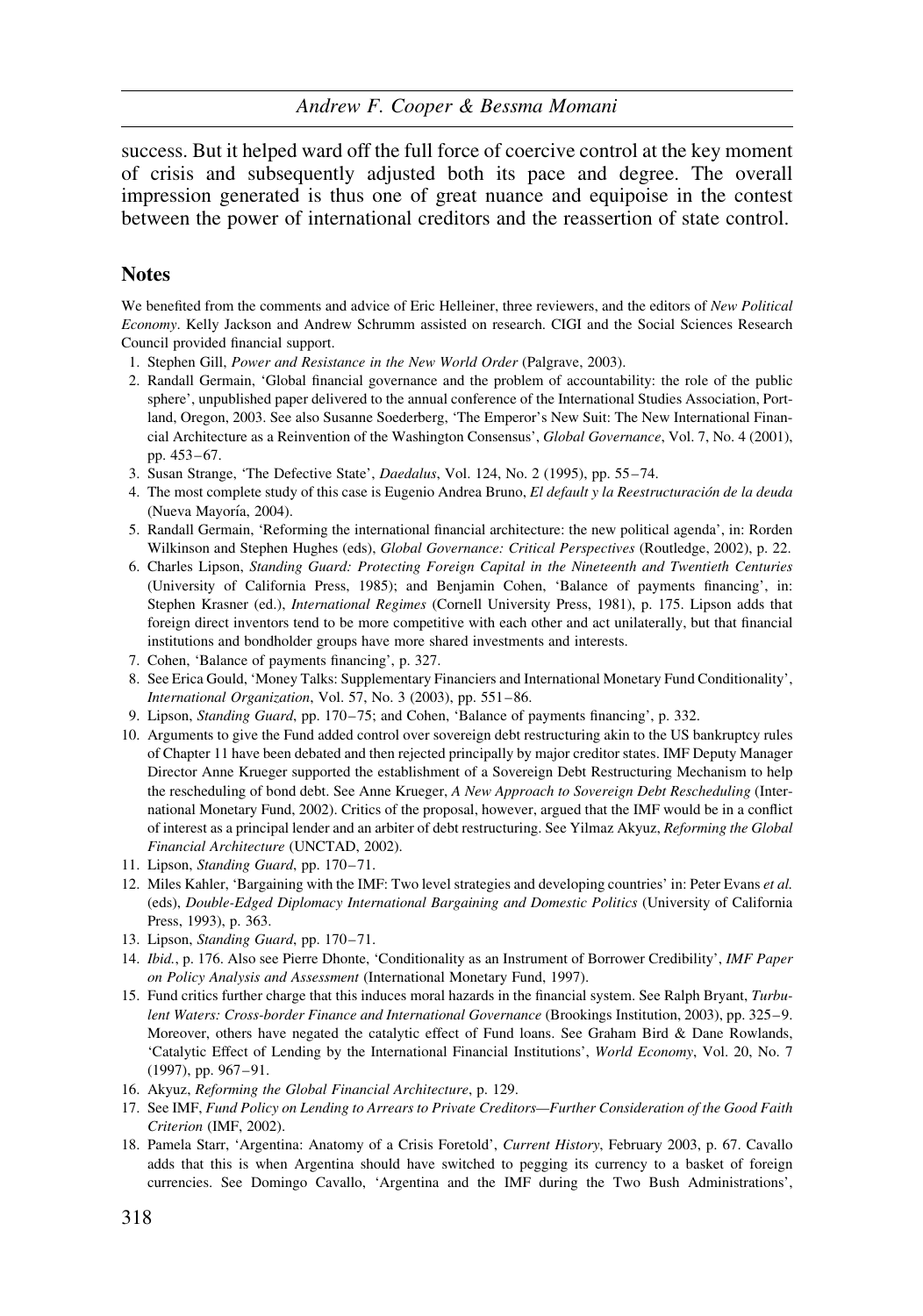International Finance, Vol. 7, No. 1 (2004), p. 143. Those blaming the exchange rate regime include Martin Feldstein in 'Argentina's Fall: Lessons from the Latest Financial Crisis', Foreign Affairs, Vol. 81, No. 2 (2002), pp. 8–14.

- 19. Starr, 'Argentina'. See also Michael Mussa, Argentina and the Fund: From Triumph to Tragedy, Policy Analysis in International Economics, No. 67, Institute for International Economics, Washington DC, 2002.
- 20. Many have blamed the federal structure of Argentinean politics as a prime reason for excessive borrowing and eventual financial collapse. See Cavallo, 'Argentina and the IMF during the Two Bush Administrations'.
- 21. According to the Fund's own Independent Evaluation Office, IMF staff failure to stop funding Argentina despite predicting policy failures was a pre-crisis mistake. See Independent Evaluation Office (IEO), The IMF and Argentina. 1991–2001 (IMF, 2004), p. 3.
- 22. According to Calvo *et al.*, the combination of adverse external shocks and the reversal of capital flows in Latin America best explains the Argentinean crisis. See Guillermo Calvo et al., 'Sudden Stops, the Real Exchange Rate and Fiscal Sustainability: Argentina's Lessons', Inter-American Development Bank, Washington DC, 2002.
- 23. IEO, The IMF and Argentina, 1991–2001, p. 5.

- 25. Ibid., p. 13.
- 26. Ibid., p. 5.
- 27. Ibid., p. 13; moreover, Cavallo added that Krueger's call for an SDRM at the time of Argentina's planned debt swap made investors more fidgety, compromising the process further. See Cavallo, 'Argentina and the IMF during the Two Bush Administrations', p. 147.
- 28. The deadlock was finally broken by a 30-minute telephone conversation between Kirchner and Krueger.
- 29. Quoted in Paul Blustein, 'Argentina agrees to pay IMF', Washington Post, 10 March 2004. Similarly, a number of points can be made in support of Senator Kirchner's view. In comparative terms, the 3 per cent figure compared favourably with the 4.5 per cent to which Brazil—after its own debt crisis—had been held. In terms of a *quid pro quo* the debt payment made to the IMF by the Kirchner government was contingent on an equal sum being released to Argentina in the form of the loan. There was also the consideration that the debt payment constituted only about 20 per cent of Argentina's US\$15 billion of foreign reserves.
- 30. At the head of this group of objectors were the representatives of three G7 states Italy, Japan, where many individuals holding Argentine bonds live, and Britain. The finance ministers of the influential G7 countries who met in Miami in February 2004 urged that the Kirchner government 'be more flexible' in its dealings with private bondholders.
- 31. Hans Humes, portfolio manager of US mutual fund Van Eck Global, quoted in Paivi Munter & Jenny Wiggins, 'Bond prices fall as rules are rewritten', Financial Times, 23 September 2003. Interestingly, however, Humes sounded a far more positive note about the introduction of the set of restrictions imposed in June 2003, requiring investors to keep their money in the country for at least 180 days. See Brady Net Forum, 26 June 2003.
- 32. Quoted in Jon Jeter, 'Most Argentines back their president, not debt', Washington Post, 28 February 2004.
- 33. This was a classic case of what Susan Strange captured in her memorable phrases 'Casino Capitalism' and 'Mad Money'. See Susan Strange, Mad Money (Manchester University Press, 1998).
- 34. Although these actors were certainly on the scene in Argentina, their presence was still overshadowed by other forms of investors. Within the secondary market the institutional bondholders included asset managers and institutional investors such as mutual fund and insurance companies.
- 35. Observer, 'Cry for him', Financial Times, 8 December 2003.
- 36. Some divisions within the state apparatus appeared as the process dragged on, most notably when Cabinet chief Alberto Fernandez in comments to a local radio programme in May 2004 floated the idea of investors being able to recover some of the accrued interest which the bondholders argued was owed to them. See 'Lavagna, Fernandez disagree', Buenos Aires Herald, 28 May 2004.
- 37. Quoted in Adam Thompson, 'Argentina sees growth outstrip even optimists' best estimates', Financial Times, 23 January 2004.
- 38. Quoted in Bryan Brynes, 'Argentina plays chicken with foreign investors', The Christian Science Monitor, 9 February 2005.
- 39. Eric Helleiner, 'The Strange Story of Bush and the Argentine Debt Crisis', Third World Quarterly, Vol. 26, No. 5 (2005), pp. 25–6.
- 40. Martin Wolf, 'The IMF should stand firm against Argentine blackmail', Financial Times, 8 March 2004.

<sup>24.</sup> Ibid., p. 5.